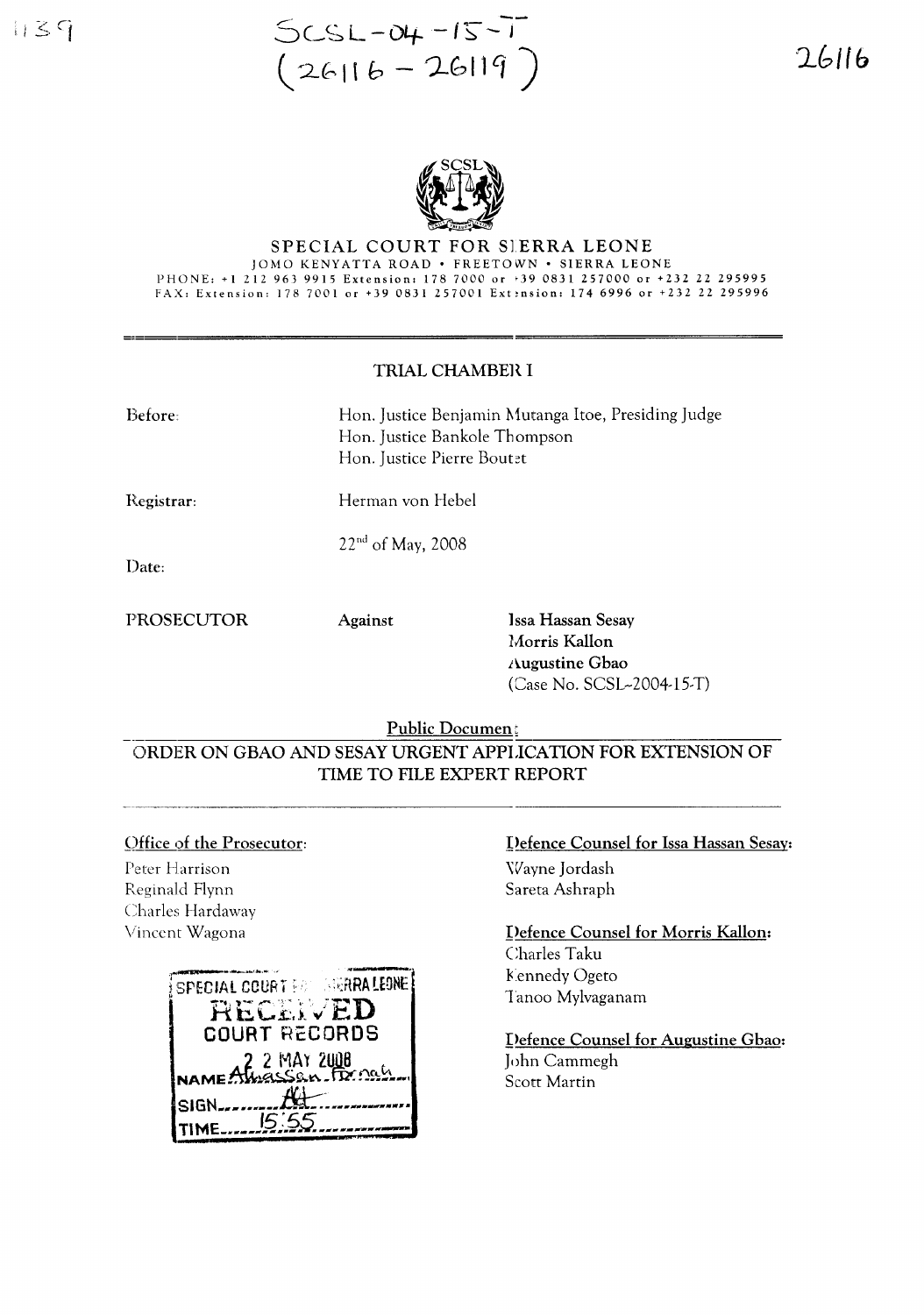TRIAL CHAMBER I ("Trial Chamber") of the Special Court for Sierra Leone ("Special Court") composed of Hon. Justice Benjamin Mutanga Itoe, Presiding Judge, Hon. Justice Bankole Thompson and Hon. Justice Pierre Boutet;

HAVING RECEIVED the *Urgent Application for an Extension of Time to File Expert Report,* filed publicly and jointly by the Defence for the Third Accused, Augustine Gbao, and the First Accused, Issa Hassan Sesay ("Defence") on the 20<sup>th</sup> of May 2008 ("Motion");

MINDFUL of the Chamber's *Order for Expedited Filing* on the 19<sup>th</sup> of May 2008 ("First Decision") in which the Chamber ordered that the Defence shall disclose to the Prosecution and the other Parties its expert report not later than 4.00pm Tuesday the 20<sup>th</sup> of May 2008;

MINDFUL of the Chamber's *Order for Expedited Filing* on the 20<sup>th</sup> of May 2008 ("Second Decision"), pursuant to which the Prosecution was to file its response, if any, by 4:00 p.m. on the  $21<sup>*</sup>$  of May 2008 and the Defence were to file their reply, if any, no later than  $4:00$  p.m. on the  $22<sup>nd</sup>$  of May 2008;

NOTING that the Prosecution *Response to Gbao and Sasay Urgent Application for Extension of Time to File Expert Report*, ("Response") filed publicly on the 21<sup>st</sup> of May 2008, does not object to the grant of an extension of time for the filing of the expert report;

NOTING however, that in its Response, the Prosecution seeks disclosure of the first draft of the expert report received for review by the Defence on the  $11<sup>th</sup>$  of April 2008;

NOTING that in its Reply, the Defence submits that the first draft of the expert report can be of no assistance to any party owing to its unedited and incomplete content;

CONSIDERING that Rule *94bis* (A) prescribes the dsclosure of the full statement of the expert witness to the opposing parties as early as possible;

Case No. SCSL04-15-T

 $\mathcal{A}$ //



2.  $22^{nd}$  of May, 2008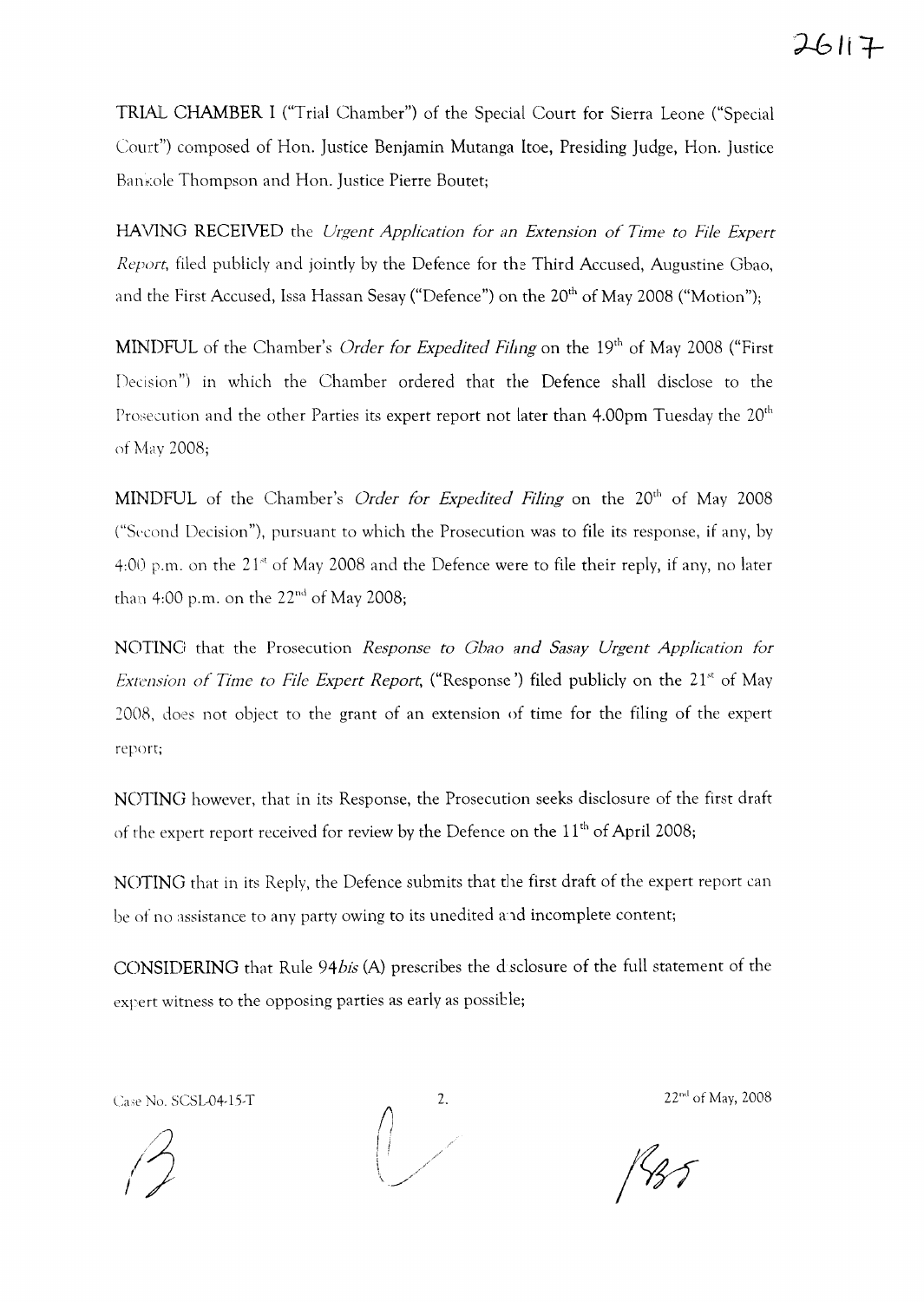CONSIDERING that Rule *94bis* (A) further provides that the full statement of the expert witness be filed no later than 21 days prior to the date scheduled for the testimony of the expert witness;

CONSIDERING that Rule *94bis* (B) requires that the opposing party file a notice within 14 days of the filing of the statement of the expert witness, indicating whether it accepts the statement or it wishes to cross-examine the expert witness;

CONSIDERING that Article 17(4)(c) of the Statute of the Special Court provides that the Accused shall be entitled "to be tried without undue dehy";

CONSIDERING that a fair and expeditious considetation of the Motion requires the imposition of an expedited timetable for the filing of the final version of the Expert Report;

PURSUANT TO Rules 7*bis*, 54 and 94*bis* of the Rules of Procedure and Evidence of the Special Court;



Case No. SCSL-04-15-T  $A = 3$ . 22<sup>nd</sup> of May, 2008